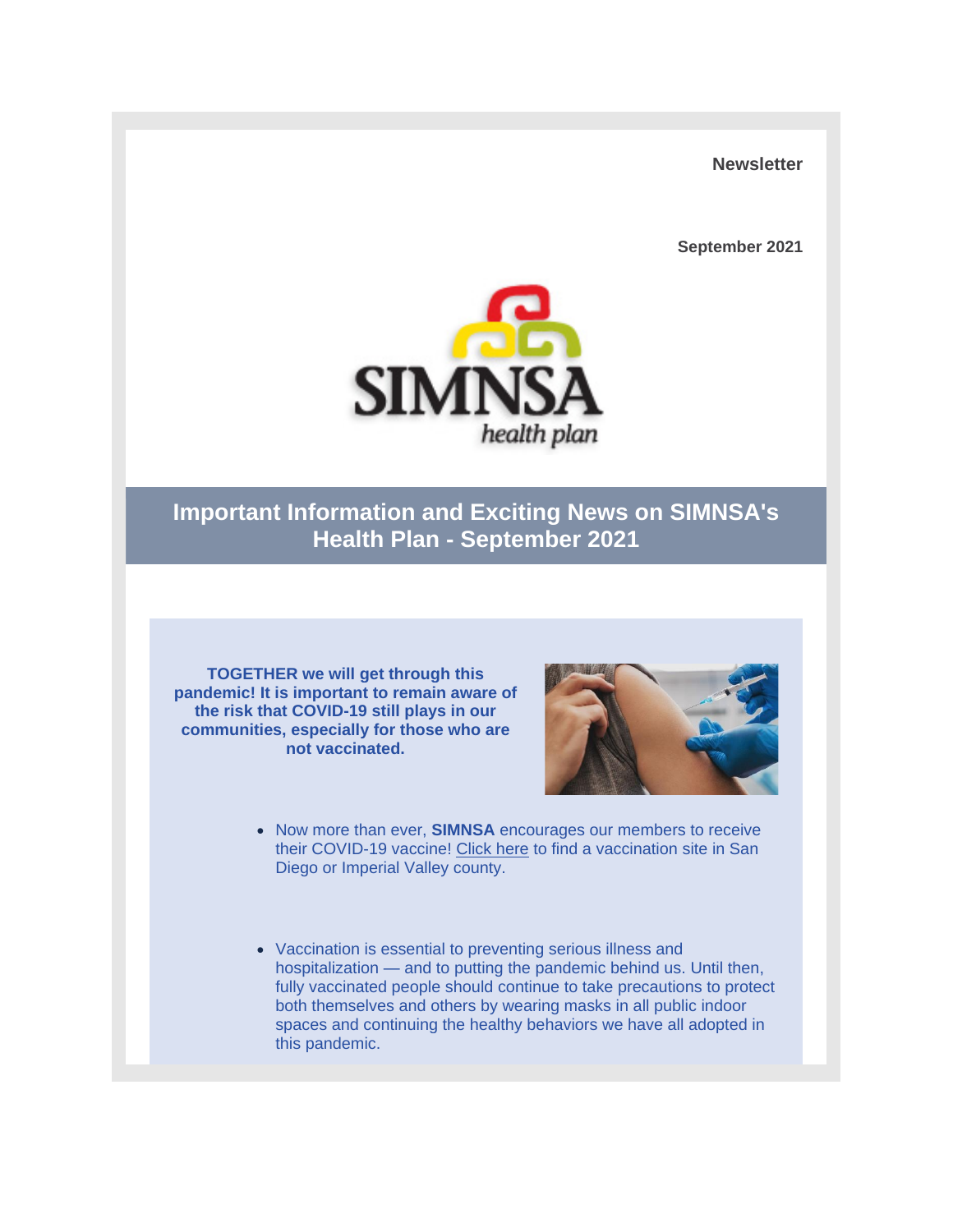• **Booster shots**: The U.S. Department of Health and Human Services has announced plans to offer a booster shot for fully vaccinated people in the fall. We are awaiting formal guidance from federal and state health agencies on the process for administering booster shots. Once we receive that guidance, we will share information with you about how to schedule booster shots.

## **\*SIMNSA Hospital Internacional- Latest Update\***

**"Its been a long journey to get here", however we are pleased to announce SIMNSA has opened its doors to members and received our first blessing from the Archbishop of Tijuana for our brand new hospital.**

**SIMNSA HOSPITAL INTERNACIONAL**